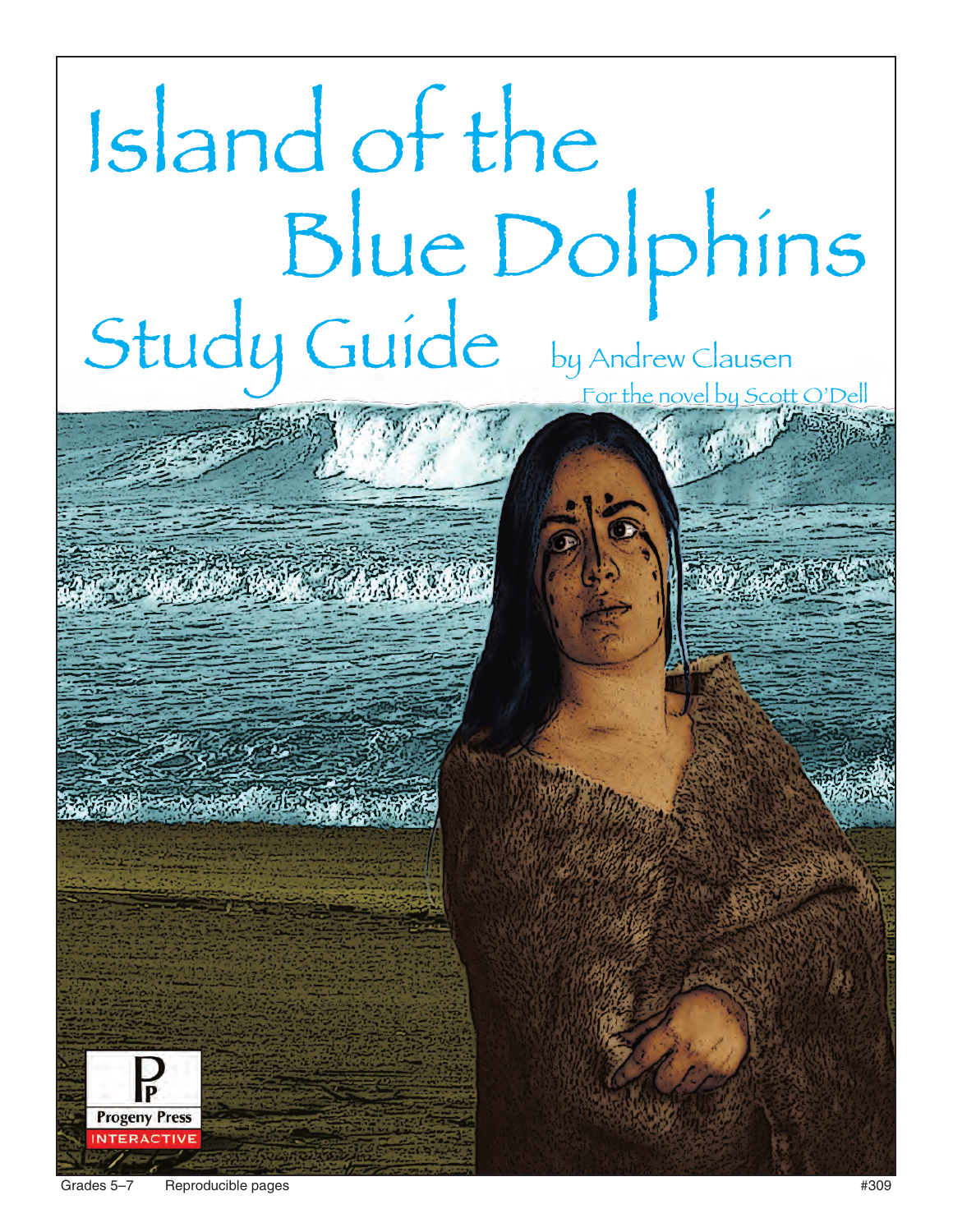# **Table of Contents**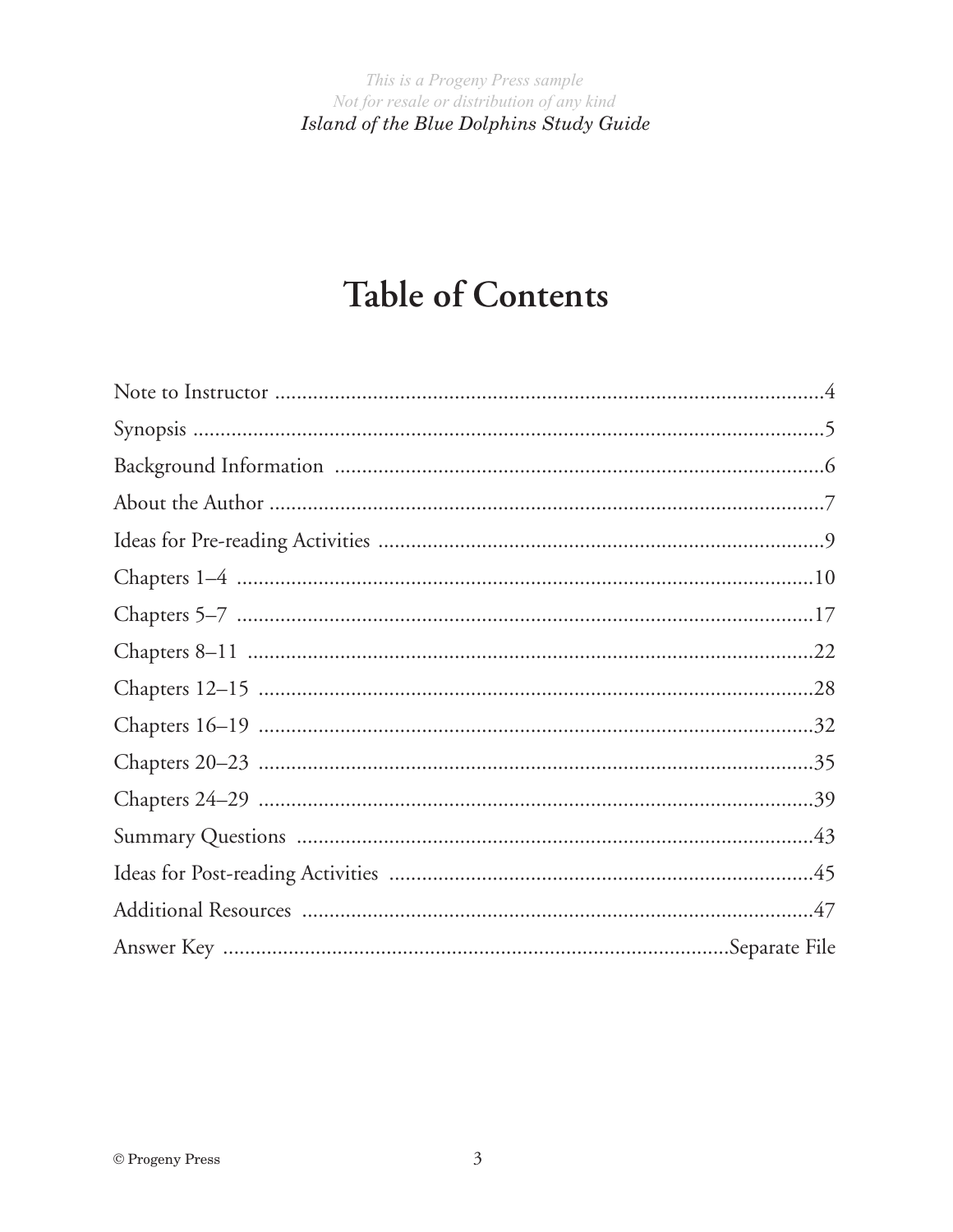# **Synopsis**

Karana is a 12-year-old Indian girl who lives with her people on a small island off the coast of California. One spring a ship carrying Aleut otter hunters anchors off the island. The Russian captain asks permission from Karana's father, chief of their people, to hunt sea otters in the waters around the island and to camp on the island while they hunt. In return, the captain promises to repay the Indians for the otter pelts with an equal share of goods. Chief Chowig agrees, but warns his people to beware of the visitors.

When the time comes for the Aleuts to leave, the Russian captain tries to pay much less for the pelts than he agreed. Chief Chowig confronts the Aleuts with a group of his men, armed for battle. There is a brief skirmish. The Aleuts escape with the otter pelts, leaving 27 men from Karana's tribe lying dead, including Karana's father.

The remaining people decide that they no longer wish to live on the island surrounded by the memories of their slain fathers, sons, and brothers. Kimki, the new chief, paddles a canoe to the mainland and sends back a ship to take the whole tribe to a new home.

When the ship arrives, Karana and her people make preparations to leave and hurry to the beach to be taken aboard the ship. The ship sets sail, but Karana, looking back at the island, sees that her brother Ramo has been left behind. Against the protests of her people, Karana throws herself into the sea and swims back to the island, not willing to leave her brother alone. As the ship sails off, Karana tells Ramo that it will return for them soon.

The special companionship of a faithful dog and the daily struggle to provide food pass the time as Karana waits for the ship's return. A pack of wild dogs that lives on the island is only the first of many dangers Karana must face. But Karana exemplifies a simple hope in the eventual return of a rescue ship, while at the same time learning to survive stranded on the Island of the Blue Dolphins.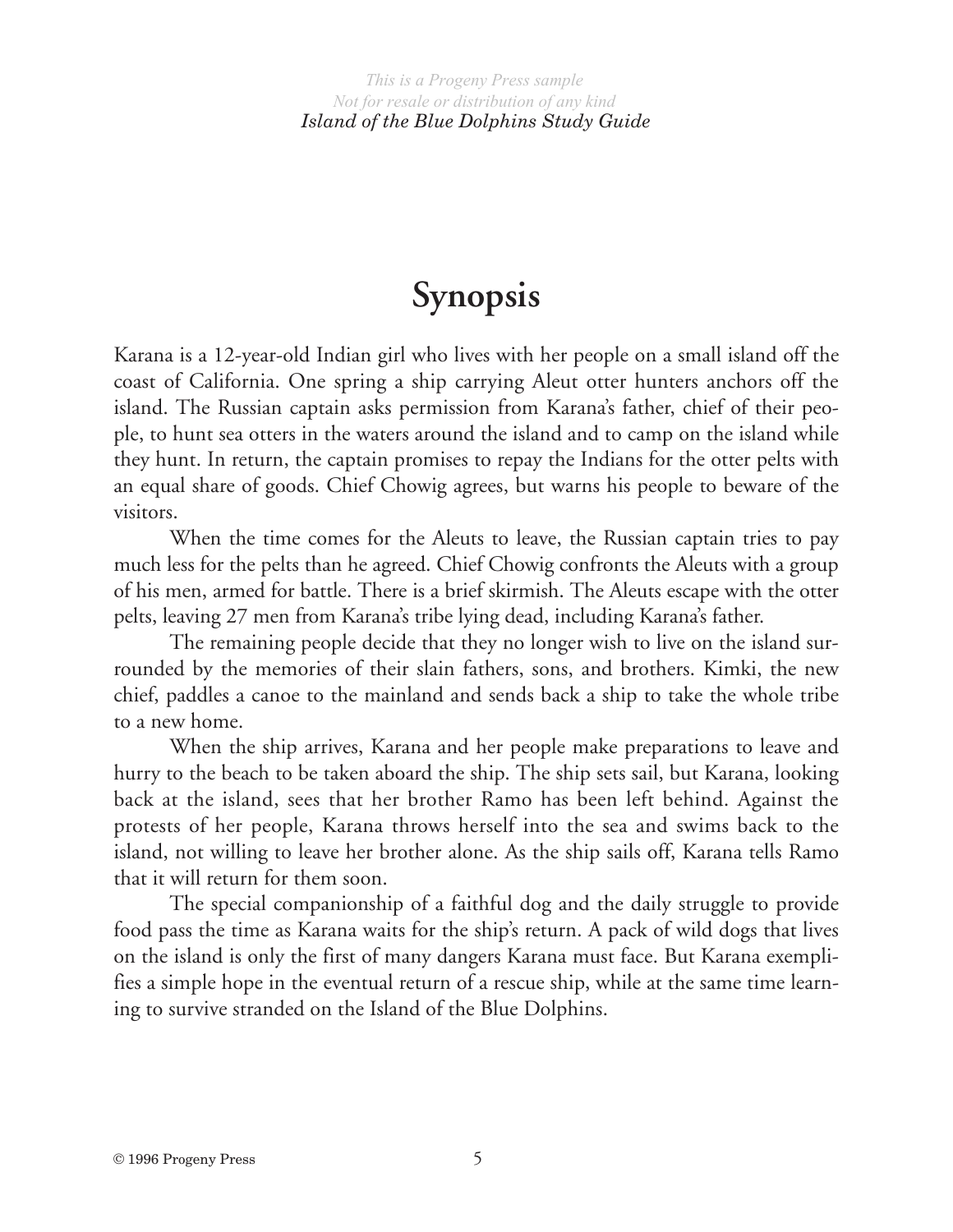# **Chapters 24–29**

# **Questions:**

- 1. Karana says that with all her animals, her yard seemed like a happy place, if only she hadn't thought of Tutok and wondered about her sister, Ulape. Why does thinking of Tutok and Ulape make Karana's yard less happy?
- 2. How does Karana get another dog after Rontu dies?
- 3. How does Karana miss a chance to be rescued when a ship arrives on the island in chapter 28?

4. How much time passes before a ship comes again in Chapter 29?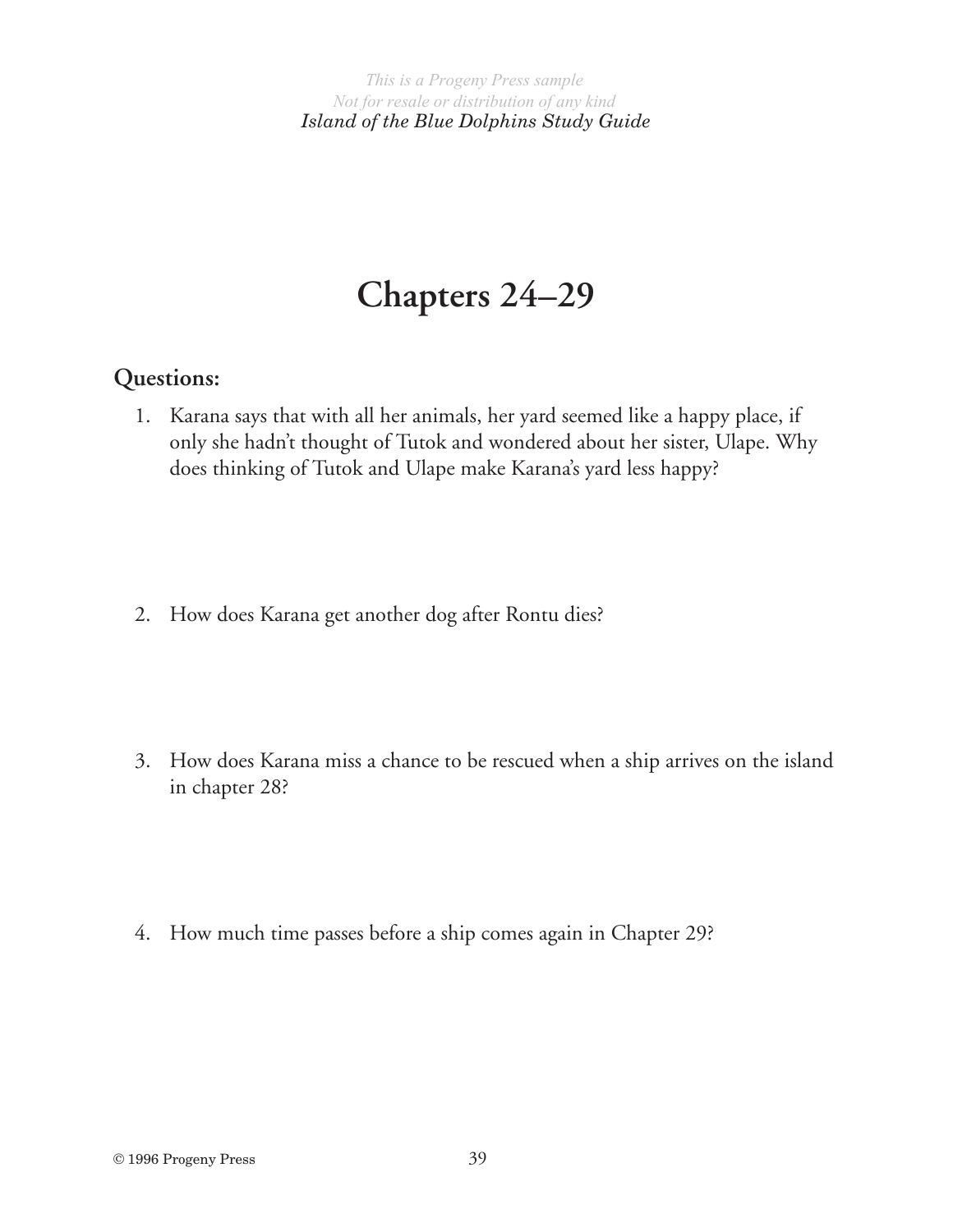## *Island of the Blue Dolphins Study Guide*

5. Why had the first ship not come back for Karana when she and Ramo were left behind many years earlier?

# **Thinking About the Story:**

- 6. Karana says she does not often think of "the white men who had said they would come back, but did not come." She stops counting the months and does not even count the seasons. Is this an indication that she has given up hope of rescue? Explain your answer.
- 7. The author describes the man in the long gray robe in this way:

The man in the gray robe had a string of beads around his neck and at the end of it was an ornament of polished wood. He raised his hand and made a motion toward me which was the shape of the ornament he wore.

Who is the man in the gray robe and what is the ornament he wears? Why does the author describe it in this way?

8. Why does the man in the gray robe instruct the other men to make a dress for Karana?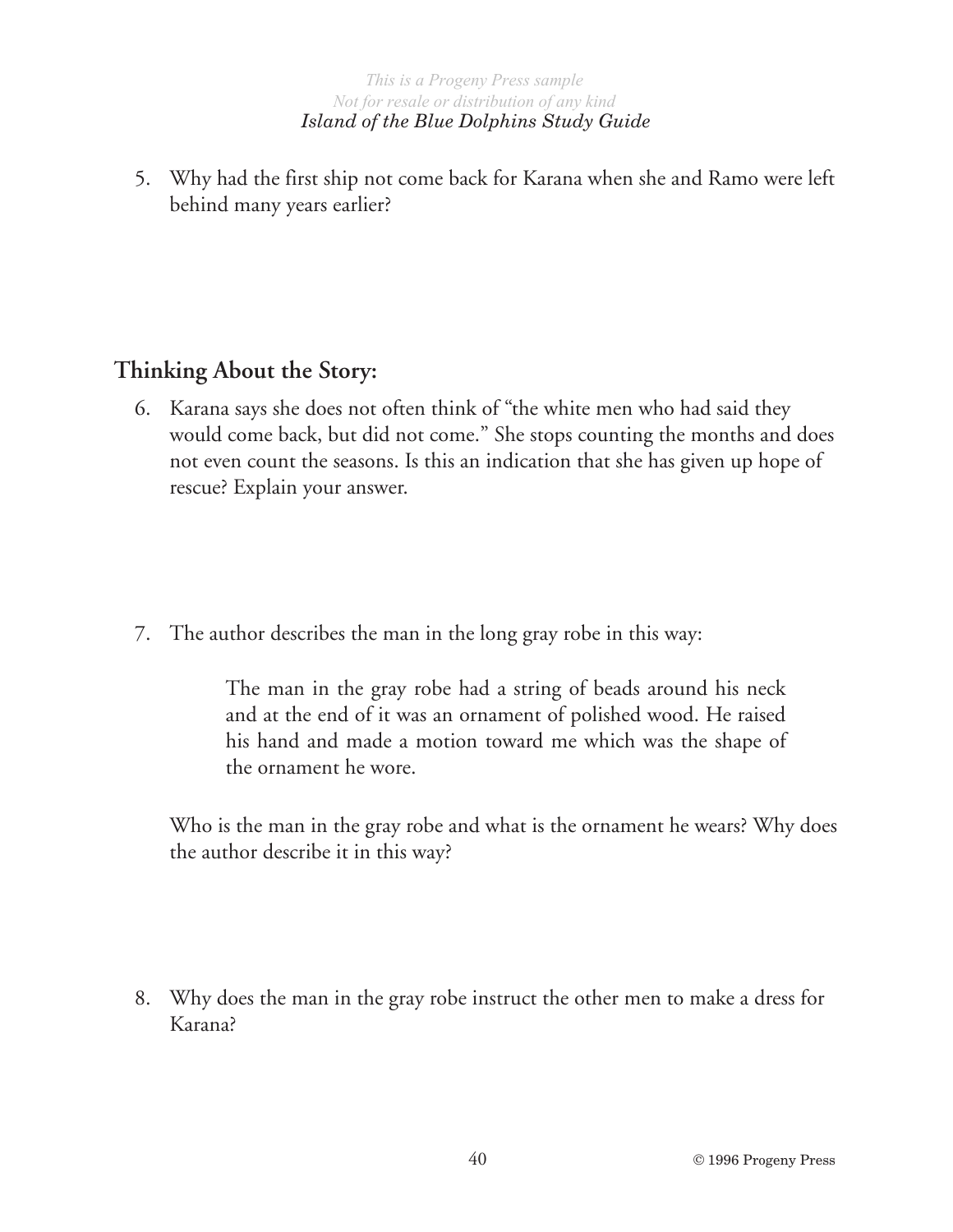#### *Island of the Blue Dolphins Study Guide*

## *Expressing Mood with Similes:*

9. Using similes can help set the mood of a story. For example, when describing the waves crashing together in Chapter 27, the author writes:

> Like two giants [the waves] crashed against each other. They rose high in the air, bending first one way and then the other. There was a roar as if great spears were breaking in battle and in the red light of the sun the spray that flew around them looked like blood.

To what is the author comparing the crashing together of the waves? What mood does this give the passage?

- 10. How would the mood be different if the author compared the crashing waves to two dancers, and wrote "in the white light of the sun the spray that flew around them looked like sparkling diamonds"?
- 11. What mood is evident throughout Chapter 27? After describing the island with a happy, peaceful mood in previous chapters, why does the author switch to a different mood for Chapter 27?
- 12. Write down three sentences from this chapter in which the author expresses this mood through similes.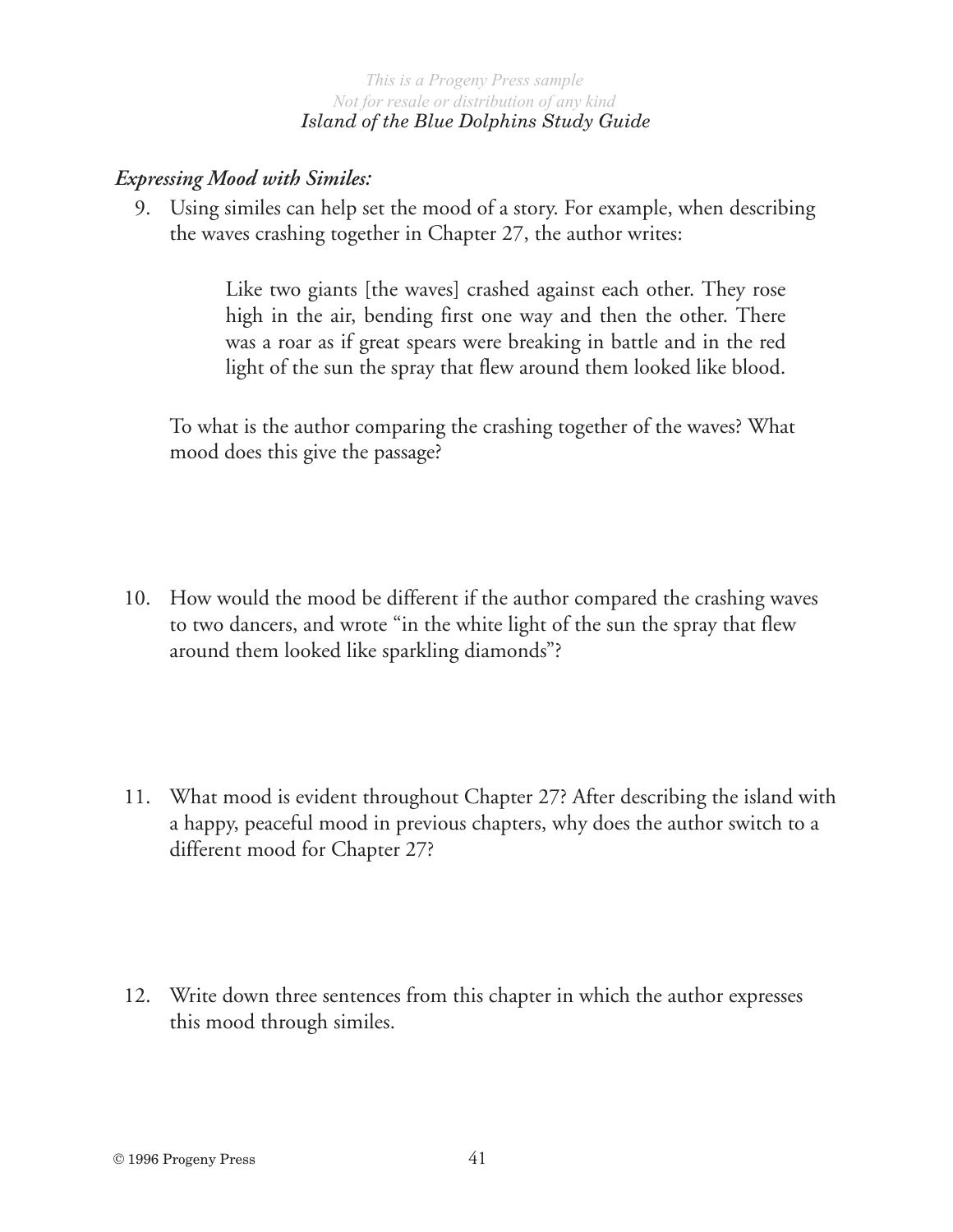#### *Island of the Blue Dolphins Study Guide*

## **Dig Deeper:**

- 13. At the end of Chapter 24, Karana decides to never kill another animal or bird. Why not? What is your opinion of Karana's decision?
- 14. Has Karana's attitude toward animals changed at all from the beginning of the story to the end? Explain your answer with examples from the book.
- 15. Read Exodus 23:12, Deuteronomy 22:4, and Proverbs 12:10. What general attitude toward animals is found in these verses? Also read Genesis 9:3 and Genesis 1:28. Paired with the previous verses, what overall attitude are we to have toward animals?
- 16. Karana says that without animals and birds, the earth would be an unhappy place. Do you agree? Why or why not? What value do animals have to you?